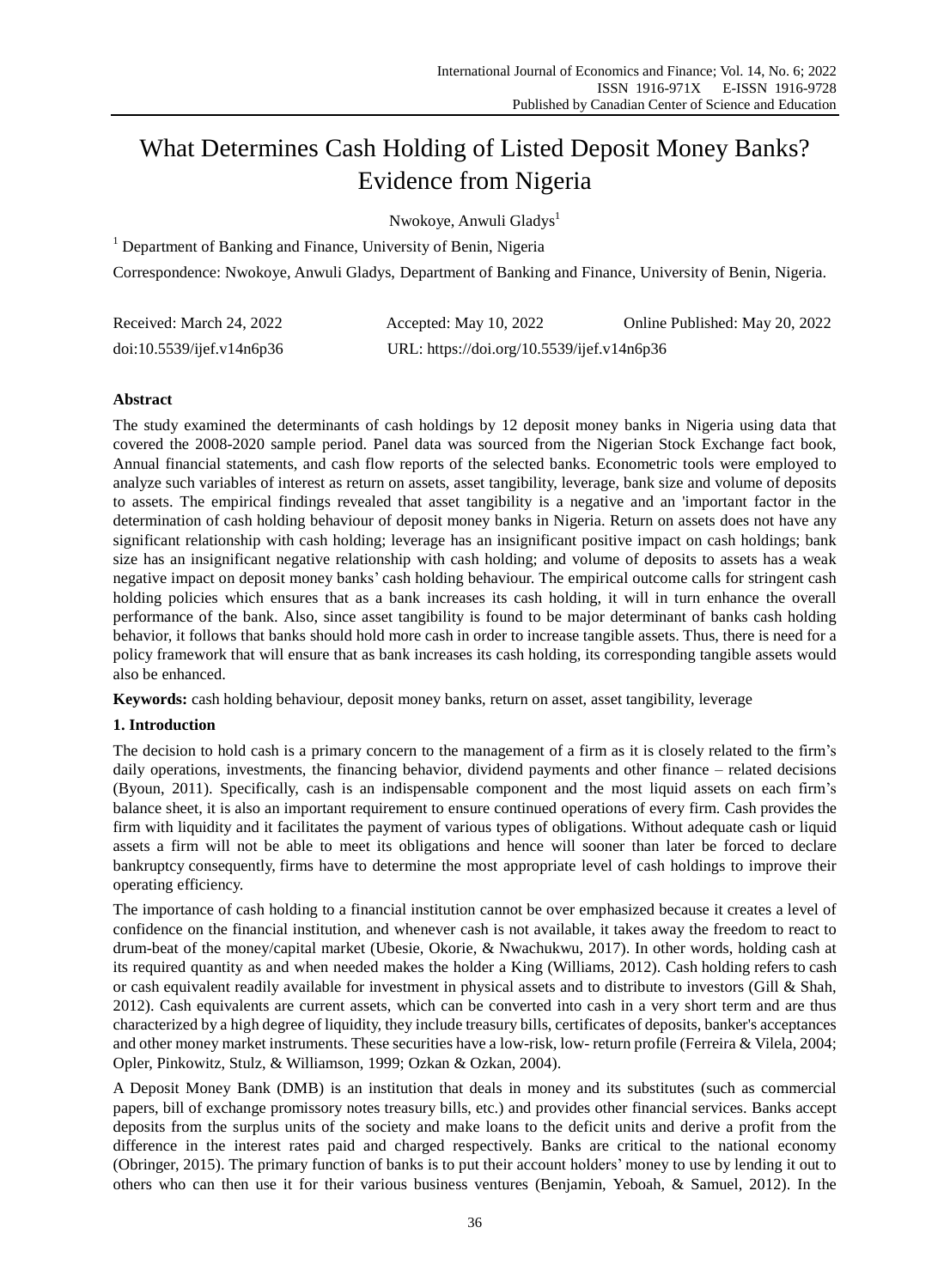banking sector, being liquid is crucial to the on-going viability of any bank as liquidity can have dramatic and rapid effects on even well capitalized banks. The issue of cash holding in banks is likened to banks liquidity which means the ease with which an asset can be turned to cash with certainty (Orji, 2014). A bank is considered to be liquid when it has sufficient cash and other short term financial instruments such as treasury bills, treasury certificates and call money in its port-folio, together with the ability to raise funds quickly from other sources (such as the capital market) for it to meet its payment obligation and other financial commitments as they fall due. Bank liquidity can be defined as the capacity of the bank to meet promptly its current obligations, that is, its customers demand (Cuale, 2014). Anyanwaokoro (2008) opines that for the operation of the firms to run smoothly, optimum level of liquidity within the firm should be maintained.

Understanding the key determinants of cash holdings of deposit money banks is considered important in finance because of their roles as financial intermediaries. A number studies have emerged with mixed results and conclusions and result on the determinants of cash holding across different countries. For example, studies by Gill and Shah (2012) for Canada, Ogundipe Salawu and Ogundipe (2012) for Nigeria, Zeljko and Nemanja (2013) for Republic of Serebia, Abbas and Samran (2013) for Germany, Muhammad, Norhani and Rokiah (2015) for Nigeria, Shaukat, Mishkat and Nazir (2016) for Pakistan, Ubesie et al. (2017) for Nigeria, respectively confirmed that firm size, cash flow, returns on asset, leverage and volume of deposit are determinants of the cash holdings decision of firms. However, other studies such as Afza and Adnaa (2007) for Pakistan, Drobetz and Gruinger (2007) for Switzerland, Uyar and Kuzey (2014) for Turkey, respectively showed that asset tangibility, dividend payment and networking capital do not determine cash holdings decision of firms. In view of these mixed findings, it is deem appropriate to empirically examine the relationship between the variables, using Nigerian-specific data in order to ascertain the specific factors that determine cash holdings behavior of firms, using in doing so, longer and more recent data set.

Furthermore, previous research work such as Yifan (2012), Abbas and Samran (2013), Kariuki, Namusonge and Orwa (2015), Muhammad et al. (2015), Chireka and Fakoya (2017) amongst others, employed Panel Regression Methodology. Other research work that employed Linear Regression, Ordinary Least Square and Multiple Regression include Gill and Shah (2012), Uyar and Kuzey (2014), Ubesi et al. (2017), Shaukat et al. (2016), respectively. Few studies employed the panel data econometric technique in their empirical analysis. However, in this study, the panel data technique was employed because the method is more appropriate and superior to the OLS or multiple regression technique due to its ability to deal with heterogeneity of cross sectional data as well as omitted variables.

In addition, it should be noted that previous studies such as Gill and Shah (2012), Ogundipe et al. (2012), Muhammad et al. (2015), Chireka and Fakoya (2017) amongst others, focused on firms in the non-financial sector, while only one study Ubesi et al. (2017) focused on the financial sector. It is these identified gaps in the known extant literature that this study sought to fill by conducting an investigation of the determinants of cash holdings of Deposit Money Banks in Nigeria, using panel data modeling techniques, which in addition to being more potentially more revealing, has the capacity to address problem of endogeneity, measurement problems and omitted variables.

To this end, the crux of this study is primarily to shed light on the key determinants of cash holding of deposit money banks in Nigeria, using such specific factors as return on asset, leverage, firm size, asset tangibility and volume of deposit. The analysis is conducted by utilizing these variables on the data of the selected banks, thus making the analysis within the context of bank specific variables possible. In doing this, we organize the remaining part of this study, following this introduction section as follows: Section two examines the methodology of the study. Section three presents the empirical results while section four discusses the research findings and provides some recommendations.

# **2. Method**

This section discusses the methodology of the study. Issues relating to the choice of research design, population and sample size, sources of data, model specification, and estimation technique.

## *2.1 Population and Sample Size*

The population of this study consists of the entire banking sector for a period of 13 years (2008-2020). The sample size of this study consists of twelve (12) of the Deposit Money Banks listed on the Nigerian Stock Exchange (NSE) as at December 2020. The sample size is of interest to the researcher because the Deposit Money Banks represent the greatest portion of the entire banking sector. The justification for the selected 12 banks is based on the fact that they are active top players in the Nigerian Stock Exchange.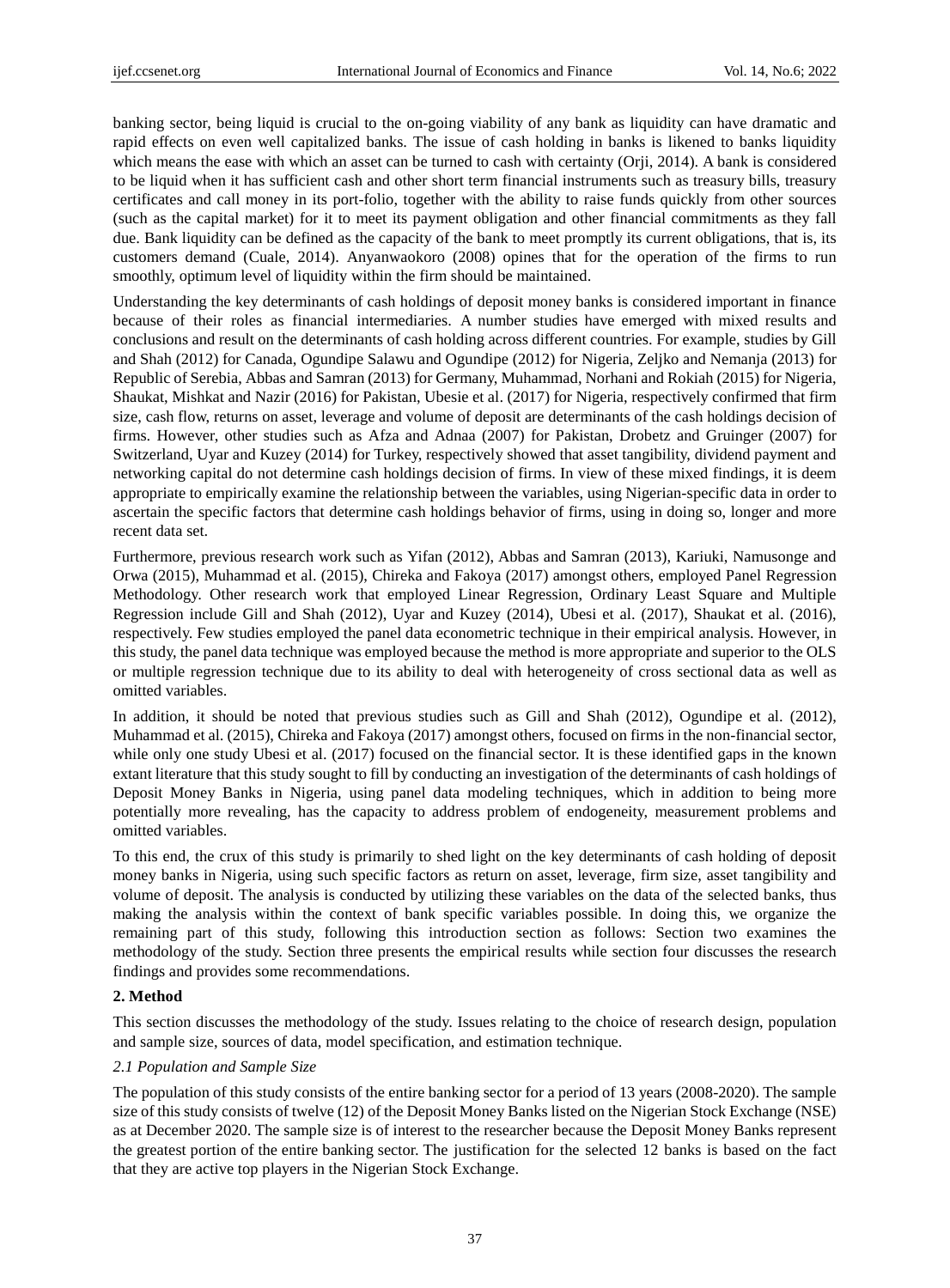## *2.2 Data Sources*

The data were sourced from the Nigerian Stock Exchange Fact Book, the Annual Financial Statements and Cash flow Report of the selected banks. The data was collected on the research variables for the selected 12 banks quoted on the Nigerian Stock Exchange.

## *2.3 Data Analysis Techniques*

The study adopted the fixed and random effects econometric analysis. The Hausman test was conducted to ascertain the particular method of data estimation in panel data analysis. The choice of this method is premised on the need to control for endogeneity and omitted variables in the period covered. Also, the correlation test, specifically Pearson correlation was applied to measure the degree of association among the variables under consideration. The E-view 9.0 Computer software was used in conducting the econometric procedures.

#### *2.4 Model Specification*

The model used in this study is closely related to the works of Ogundipe, Salawu and Ogundipe (2012) and modified by introducing such additional variables as asset tangibility and volume of deposit. The functional form of the model is given as;

$$
CASH = f(LEV, FASSET, ROA, VDA, FSIZE)
$$
\n(1)

Where,

CASH = Corporate cash holding (the ratio of total cash and cash equivalents to total assets)

 $LEV = Leverage$  (measured as the ratio of total debt to total assets)

 $FASSET = Asset$  *tangibility*

ROA = Return on asset (return on assets is measured as ratio of net income to total assets, proxy for profitability)

VDA = Volume of Deposit to Asset

 $FSIZE = Firm size (provided by natural log of total assets)$ 

In functional form, the equation 1 is further expressed as;

$$
CASH_{it} = \beta_0 + \beta_1 LEV_{it} + \beta_2 ASSET_{it} + \beta_3 ROA_{it} + \beta_4 VDA_{it} + \beta_5 FSIZE_{it} + \mu_{it}
$$
 (2)

Where, i refers to the bank and t to the year;  $\beta_0$  is the constant term,  $\beta_1 - \beta_5$  are the coefficients of the explanatory variables to be estimated and  $\mu$  is the stochastic variable. The a priori expectations of the parameters are:  $\beta_1 < 0$ ,  $\beta_2$  $< 0, \beta_3 > 0, \beta_4 > 0, \beta_5 < 0.$ 

# **3. Empirical Results**

This section presents the empirical results from the Pearson correlation test among the research variables; the Hausman test results and the Fixed Effects and Random Effects estimates.

#### *3.1 Correlation Analysis*

The matrix simple correlation coefficients presented on Table 1 reveal the existence and behavioural patterns in the data set. Correlation statistics are used to determine the initial direction of association between the variables in the specification. It also provides preliminary insight into the existence of the problem of multicollinearity among the explanatory variables. The results of the correlation tests are reported in Table 1.

|              | <b>CASH</b> | LEV        | <b>ATANG</b> | <b>VDA</b> | <b>ROA</b> | <b>FSIZE</b> |
|--------------|-------------|------------|--------------|------------|------------|--------------|
| <b>CASH</b>  | 1.00000     |            |              |            |            |              |
| LEV          | $-0.04027$  | 1.00000    |              |            |            |              |
| <b>ATANG</b> | $-0.20473$  | 0.42051    | 1.00000      |            |            |              |
| <b>VDA</b>   | $-0.03455$  | $-0.02141$ | $-0.19526$   | 1.00000    |            |              |
| <b>ROA</b>   | 0.14057     | $-0.3557$  | $-0.1898$    | $-0.0375$  | 1.00000    |              |
| <b>FSIZE</b> | 0.09555     | $-0.21550$ | $-0.60123$   | 0.25371    | 0.13006    | 1.0000       |

Table 1. Pairwise correlation matrix

Source: Extract form Eviews 9.0 (2021).

The results from Table 1 above show that the correlation between bank cash holding (CASH) and all but the total assets (TASSETS) variables are generally negative. In any case, the TASSETS variable has a rather weak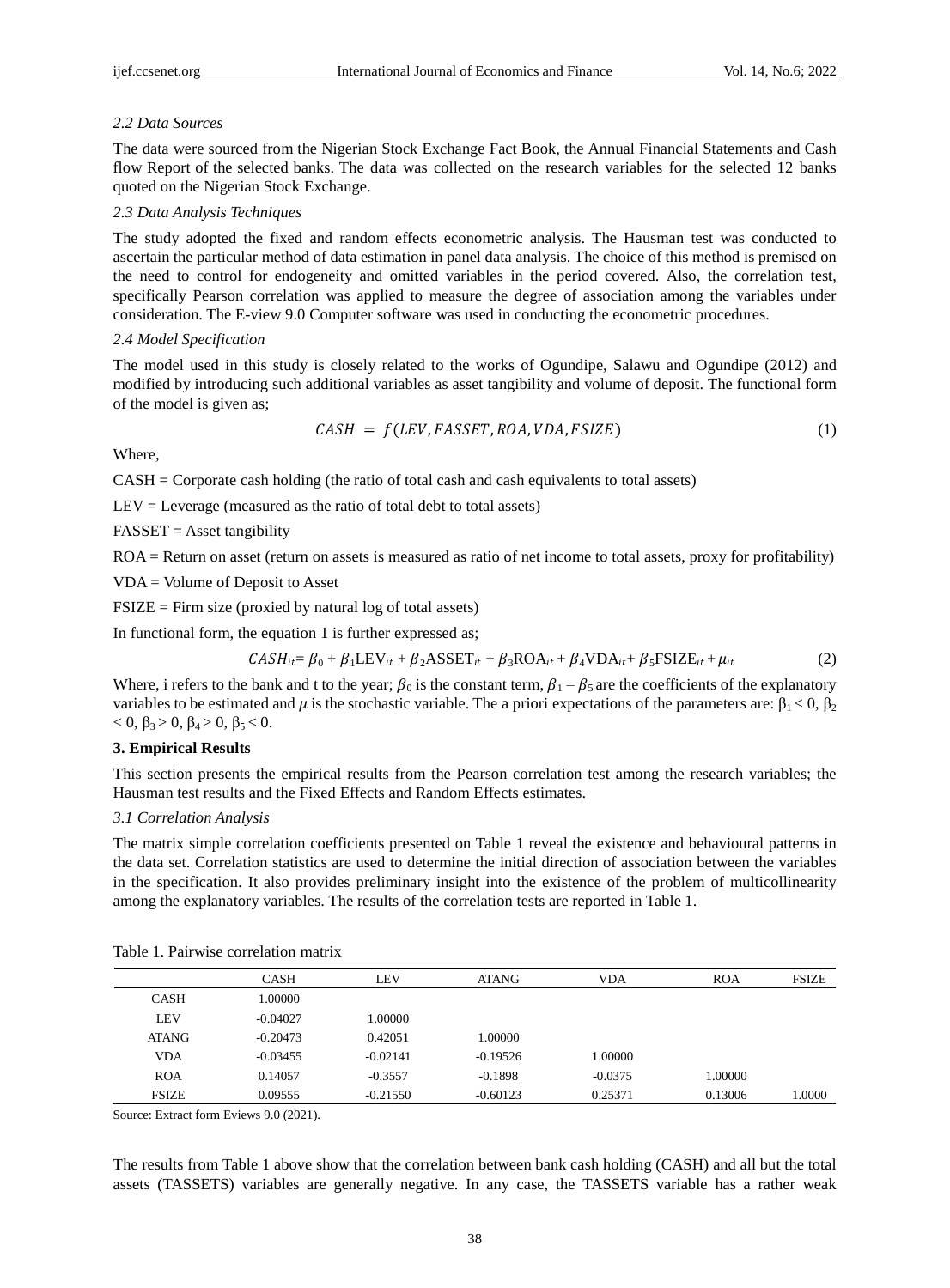positive association with cash holdings. The coefficient of leverage (LEV) has a moderately weak correlation value (0.42) with assets tangibility (ATANG). On the other hand, assets tangibility (ATANG) has a strong negative correlation with bank size (FSIZE). All the other variables are weakly correlated. The weak correlation coefficients are prima facie indications of the absence of multicolinearity among the explanatory variables in the model.

## *3.2 Hausman Test for Panel Effects*

The standard test for the method of panel data analysis is the Hausman test for random effects. In a Hausman test, the null hypothesis is that the preferred model exhibits random effect as against the alternative that exhibits fixed effects (Green, 2008). It basically tests whether the error terms are correlated with the regressors, but the null hypothesis is that they are not. Since the biases in the pooled data could either come from cross sectional heterogeneity or time series (periodic) changes, the Hausman test (reported in Table 2) is conducted to determine the best effects model to be adopted. The Chi-square statistic value for the model is not significant. From the results, the statistic did not provide evidence against the null hypothesis that there is misspecification when the Random-effect (RE) model is employed for the estimates in values. Hence, the Random effect model is employed for the empirical analysis in this study.

### Table 2. Hausman test for panel effects

| <b>Test Summary</b>         | Chi-Sa. Statistic | Chi-Sa.<br>d.f. | Prob.  |
|-----------------------------|-------------------|-----------------|--------|
| <b>Cross-section random</b> | .992967           |                 | 0.1093 |
| --<br>.                     |                   |                 |        |

Source: Extract form Eviews 9.0 (2021).

## *3.3 Estimation Results*

The empirical estimation of the determinants of cash holding in deposit money banks (DMBs) in Nigeria is carried out in this section. Although, the Hausman test has shown that the Random Effect (RE) estimates are more appropriate in the estimations, we also include the Fixed Effects (FE) estimates for the purpose of robustness checks. The result of the estimates of the initial model is presented in Table 3.

### Table 3. Determinants of cash holding in DMB in Nigeria estimates

|                 |             | <b>Fixed Effects</b> |        |            | <b>Random Effects</b> |           |
|-----------------|-------------|----------------------|--------|------------|-----------------------|-----------|
| <b>Variable</b> | Coeff.      | t-Stat.              | Prob.  | Coeff.     | t-Stat.               | Prob.     |
| Constant        | 83.77662    | 1.601505             | 0.1117 | 33.7392    | 1.477292              | 0.1417    |
| <b>ROA</b>      | 0.002899    | 0.010050             | 0.9920 | 0.35166    | 1.391850              | 0.1660    |
| <b>LEV</b>      | $-0.020073$ | $-0.381937$          | 0.7031 | 0.05990    | 1.255303              | 0.2113    |
| <b>ATANG</b>    | 0.052462    | 0.073566             | 0.9415 | $-1.49024$ | $-2.439613$           | $0.0159*$ |
| <b>VDA</b>      | 0.001838    | 1.993148             | 0.0484 | $-0.00024$ | $-0.356611$           | 0.7219    |
| <b>FSIZE</b>    | $-7.734648$ | $-1.393933$          | 0.1658 | $-2.18093$ | $-0.907745$           | 0.3655    |
| R-squared       | 0.401       |                      |        | 0.050      |                       |           |
| Adj. R-squared  | 0.269       |                      |        | 0.019      |                       |           |
| F-statistic     | 3.0380      |                      |        | 2.6037     |                       |           |
| Durbin-Watson   | 1.04        |                      |        | 1.99       |                       |           |
| $Prob(F-stat)$  | 0.00        |                      |        | 0.01       |                       |           |

Source: Extract from Eviews 9.0 (2021); Note. \* Sig. at 5% level.

On the basis of the Random Effect (RE) specification, the goodness of fit is not impressive, with the R squared value of 0.050, indicating that only about 5% of the systematic variations in banks' cash holding is explained by changes in the explanatory variables. The adjusted R-squared value of 0.019 is equally very low and it implies that the model has a weak explanatory power. However, given that the data set used is a panel, the adjusted R-squared obtained may not pose estimation threats to the results (Madalla, 1999; Woodridge, 2002). The F-value of 2.60 and haven passed the overall significance test at the 1% level; suggests that all the explanatory variables, though exhibits influence on cash holdings, but do not appear to be doing so to a large extent. Although it is disturbing that the model performed so poorly judging by the diagnostic statistics  $R^2$  and Adjusted  $R<sup>2</sup>$  respectively, this does not invalidate this outcomes based on the statistical significance outcome of the model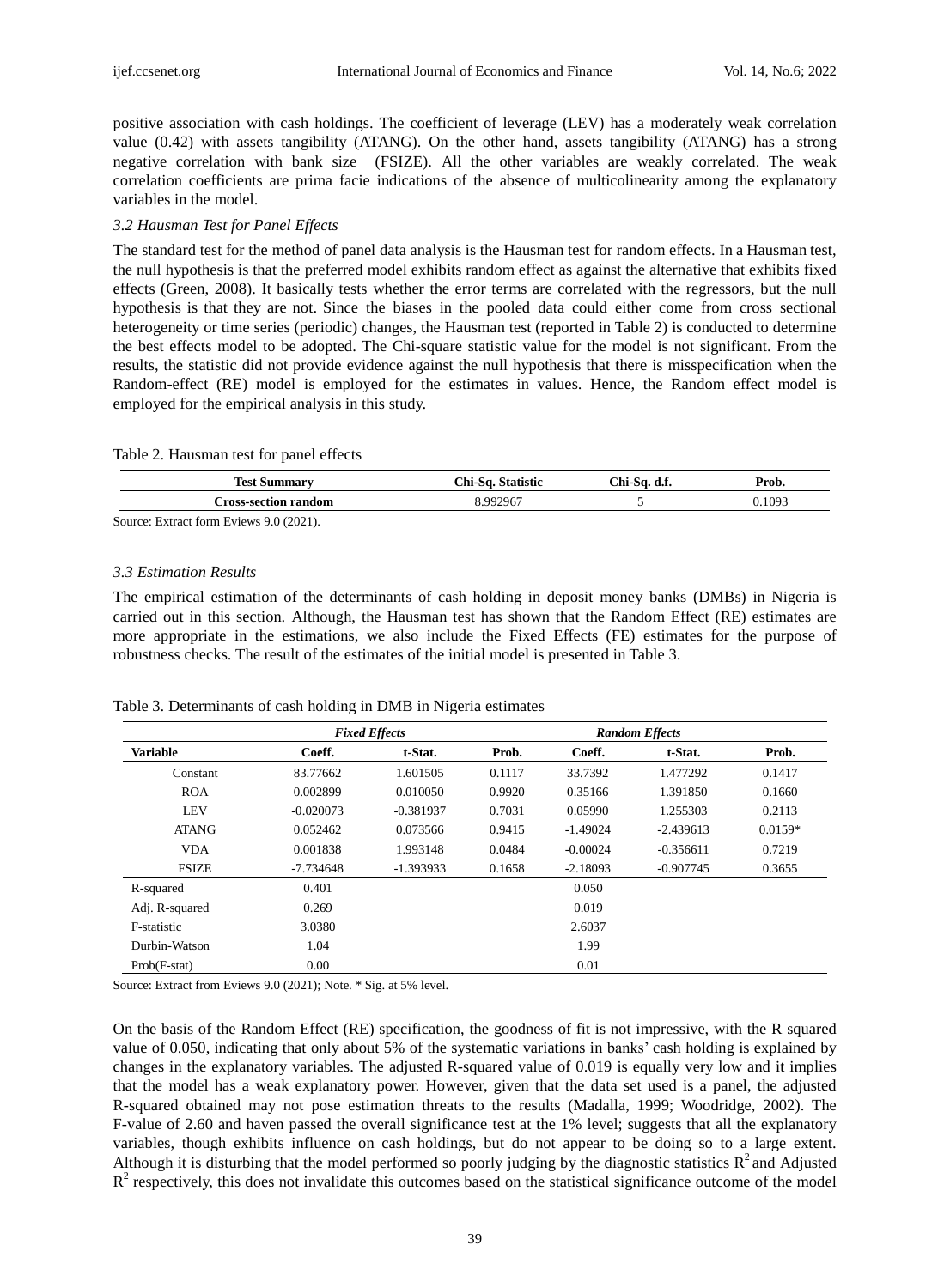## generally.

From the empirical results in Table 3, the coefficients of tangible asset (ATANG), volume of deposit to total assets (VDA) and bank size (FSIZE) variables do not possess the expected signs. However, the signs of the coefficients of return on assets (ROA) and leverage (LEV) are in line with a priori expectations. The importance of each variable in the model is determined by evaluating their respective coefficients in terms of significance and signs (Greene, 2002; Iyoha, 2004). The coefficient of return on assets (ROA), proxy for bank profitability does not have any significant relationship with cash holding behaviour of banks. The variable failed the test of significance at the 5% significance level. Asset tangibility (TAN) has significant negative relationship with cash holding by the Deposit Money Banks. It passes the significance test at 5% significance level.

The coefficient of leverage (LEV) is positively signed but failed the test of statistical significance at 5% level of significance. On the other hand, the coefficient of the volume of deposits to assets (VDA) is negative but also failed the test of statistical significance at 5% level of significance. Surprisingly, bank size (FSIZE) has an insignificant negative relationship with cash holding. It failed the test of significance at the 5 percent level of significance. The overall results obtained from the estimation of the model are effectively acceptable, given that the Durbin Watson statistic value of 1.99 is appropriate and it indicates the absence of autocorrelation in the model. Thus, the results are applicable for structural analysis and policy formulation.

## **4. Discussion of Findings**

On the basis of the Random Effect (RE) results, return on assets (ROA), proxy for bank profitability was found to have an insignificant effect on cash holding. By implication, the level of banks' profitability does not determine the amount of cash that is held by banks. In other words, the fact that a bank is profitable does not translate to higher levels of cash holdings. This finding is not in line with those obtained by Kim, Mauer and Sherman (1998), Ubesie, Okorie, and Nwachukwu (2017), Muhammad, Norhani, and Rokiah (2015) who find significant positive relationship between profitability and cash holding.

Asset tangibility was found to have a significant negative relationship with cash holding by the Deposit Money Banks. This means that, asset tangibility is an 'important factor to be considered in the determination of cash holding behavior of deposit money banks in Nigeria. A unit increase in asset tangibility decreases cash holdings by 1.49 in DMBs. This result is in line with the view expressed by Keeley (1990) that a firm with high fraction of plant and equipment (tangible assets) as the asset base made the debt choice more likely and influences firm's performance and cash holding. On the other hand, this finding agrees with those obtained by Drobetz and Grüninger (2007) who found the existence of a significant positive relationship between asset tangibility and bank cash holding.

Leverage was found to have a positive insignificant effect on cash holding. This implies that the level of debt employed by banks does not significantly affect their cash holding behaviour. On the other hand, the volume of deposits to assets had a negative insignificant impact on cash holding. This indicates that volume of deposits is not a significant determinant of cash holding behavior by DMBs in Nigeria. This finding agrees with those obtained by Gill and Shah (2012) who finds a positive relationship between leverage and cash holding. It however disagrees with those obtained by Ferreira and Vilela (2004), Ozkan and Ozkan (2004), Afza and Adnan (2007) who find negative relationship between leverage and cash holding.

Surprisingly, bank size was found to have an insignificant negative relationship with cash holding. It implies that bank size is not significant in determining banks' cash holding behaviour. Thus, cash holding by banks could be as a result of tangible asset and other inherent factors rather than "size". Indeed, it is seen that 1% increase in bank size reduces cash holding by 2.18% though insignificant. This finding agrees with those obtained by Kim, Mauer, and Sherman (1998), Drobetz and Grüninger (2007), Ferreira and Vilela (2004). It however, disagrees with those obtained by Gill and Shah (2012) who obtained a positive relationship between firm size and cash holdings.

The literature on cash holdings has significantly increased since the 2008 financial crisis, indicating relevant stakeholders concerns regarding cash holdings behaviour of firms not only in Nigeria but elsewhere. Considering the relevance of cash holdings to the banking sector, the study specifically investigated within the Nigerian context, using banks-specific data, the determinants of cash holdings behavior of 12 Deposit Money Banks using data that covered the 13 years period (2008 to 2020).

The implications of the empirical evidence obtained in this study for policy are somehow straightforward. The level of cash holdings of the Deposit Money Banks in Nigeria is significantly affected by the level of asset tangibility among the sampled banks. Accordingly, policies that are designed to encourage increased asset tangibility are likely to be more beneficial than detrimental to the banks and need to be explored and pursued by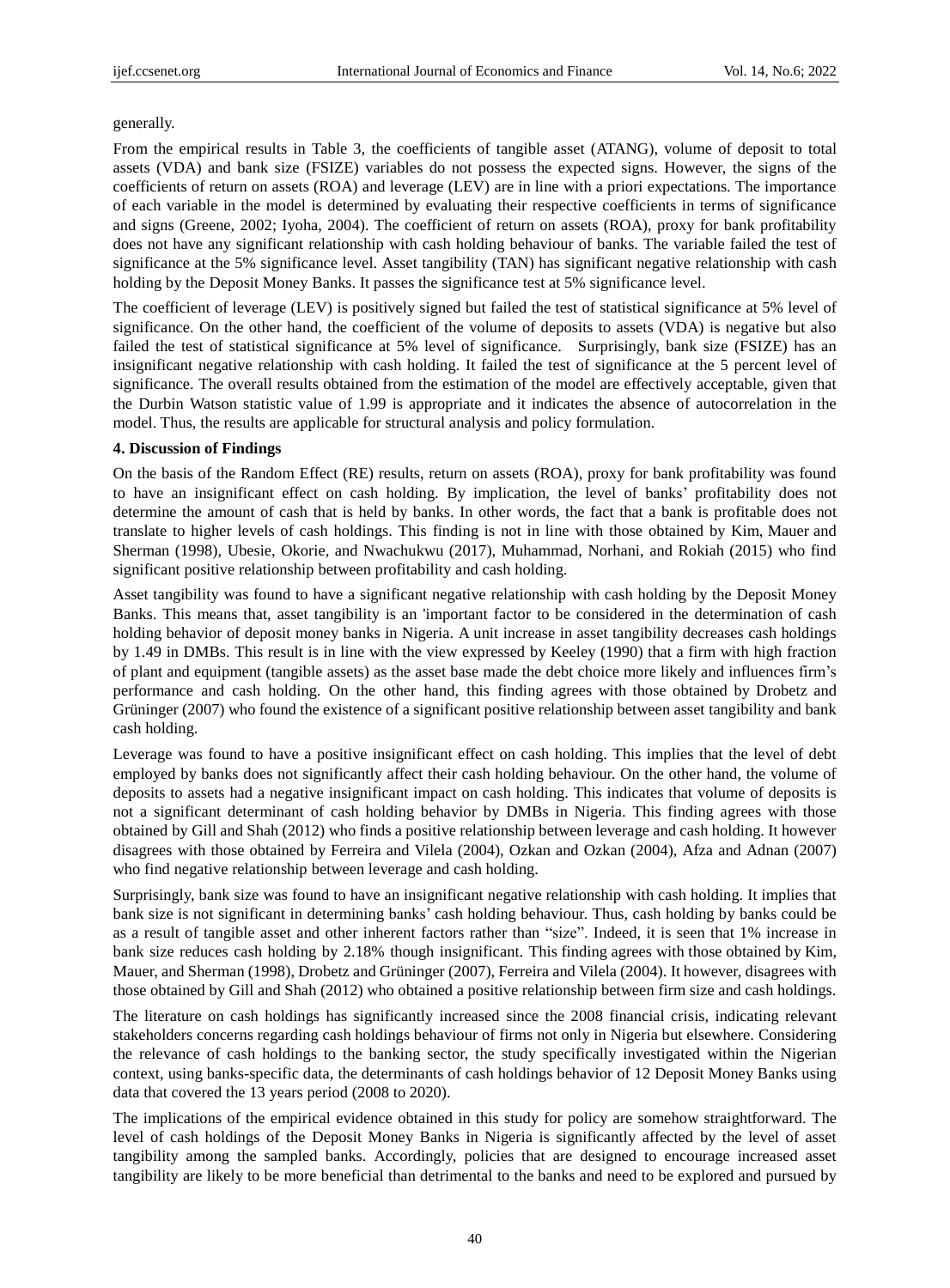the banks management, who in this wise are the policy makers. This, however, has further implications for such policy formulation regarding cash flow activities in relation to its returns. Much of it is desirable to such policies that are capable of encouraging higher returns to shareholders. In other words, the costs and benefits of increasing asset tangibility as a strategy for boosting cash holdings decision need to be considered and weighted consciously by bank management in order to be sure that only right policy option is adopted.

The empirical finding with respect to the impact of volume of deposit to asset on cash holdings, calls for policy option that are designed to give a boost to the level of cash availability in the bank, since liquidity is of essence to every bank. This calls, for example, for reasonable deposit rate of interest payable, such that has the tendency to encourage more cash deposit than assets, since a low saving interest rate reduces the willingness to deposit surplus funds in the bank. In other words, reduction in assets in relation to the cash and cash equivalent deposits has the tendency to dampen the cash holding behavior among its resultant consequences.

The empirical findings with respect to the other variables such as leverage and firm size, though both indicate insignificant impact on cash holdings behavior of banks. This calls for policy strategies that are capable of mitigating the impact of financing options in relation to the capital structure of the banks. This should be done taking cognizance of the need to avoid reverting to the artificially over-valued shares of the firms which results from raising excessive debt capital which warrants leverage in order to gain tax shield. However, the nature of banks capital does not really give room for this scenario.

### **Acknowledgments**

This piece will not be complete without acknowledging my dear colleagues who but not for there great support, this work, would not have been meaningful. These persons include: Prof. Hassan Oaikhenan, my academic mentor, whose meaningful and painstaking critiques made this manuscript worthwhile. Additionally, is Dr. Clinton Akwarandu, my Research Assistant, who worked tirelessly to ensure that the editorial issues were reduced to the barest minimal during the preparatory process. To my other colleagues and student who assisted in the collection of data namely Dennis, Ubreye and Mr Henry Makamel, I say thank you all.

#### **References**

- Afza, T., & Adnan, S. (2007). Determinants of corporate cash holdings: A case study of Pakistan. *Proceedings of Singapore Economic Review Conference* (SERC) 2007, August 01-04 organized by Singapore Economics Review and the University of Manchester (Brooks World Poverty Institute), Singapore 164-165.
- Ali, A., & Yousaf, S. (2013). Determinants of Cash holding in German Market. *IOSR Journal of Business and Management (IOSRJBM), 12*(6), 28-34. https://doi.org/10.9790/487X-1262834
- Ali, S., Ullah, M., & Ullah, N. (2016). *Determinants of Corporate Cash Holdings: A Case of Textile Sector in Pakistan.* https://doi.org/10.2139/ssrn.2728200
- Anyanwaokoro, M. (2008). *Method and processes of bank management.* Johnkens and Wily Nig. Ltd; Enugu Nigeria.
- Baumol, W. J. (1952). The transactions demand for cash: An inventory theoretic approach. *Quarterly Journal of Economics, 66*(1), 545-556. https://doi.org/10.2307/1882104
- Benjamin, Y., & Samuel, W. A. K. (2012). Working capital management and cash holding of bank in Ghana. *European Journal of Business and Management, 4*(13), 120-131.
- Boubaker, S., Derouiche, I., & Nguyen, D. K. (2015). Does the board of directors affect cash holdings? A study of French listed firms. *Journal of Management and Governance, 19*(2), 341-370. https://doi.org/10.1007/s10997-013-9261-x
- Chireka, T., & Fakoya, M. B. (2017). The determinants of corporate cash holdings levels: Evidence from selected South African retail firms. *Investment Management and Financial Innovations, 14*(2), 79-93. https://doi.org/10.21511/imfi.14(2).2017.08
- Cuale, M. (2014), *The impact of liquidity problem on the Nigerian Banking Industry.* Retrieved from http://www.project.com.ng/administration
- Dittmar, A., & Mahrt-Smith, J. (2007). Corporate governance and the value of cash holdings. *Journal of Financial Economics, 83*, 599-634. https://doi.org/10.1016/j.jfineco.2005.12.006
- Dittmar, A., Marth-Smith, J., & Servaes, H. (2003). International corporate governance and corporate cash holdings. *Journal of Financial and Quantitative Analysis, 38*(1), 111-133. https://doi.org/10.2307/4126766
- Drobetz, W., & Grüninger, M. C. (2007). Corporate cash holdings: Evidence from Switzerland. *Journal of*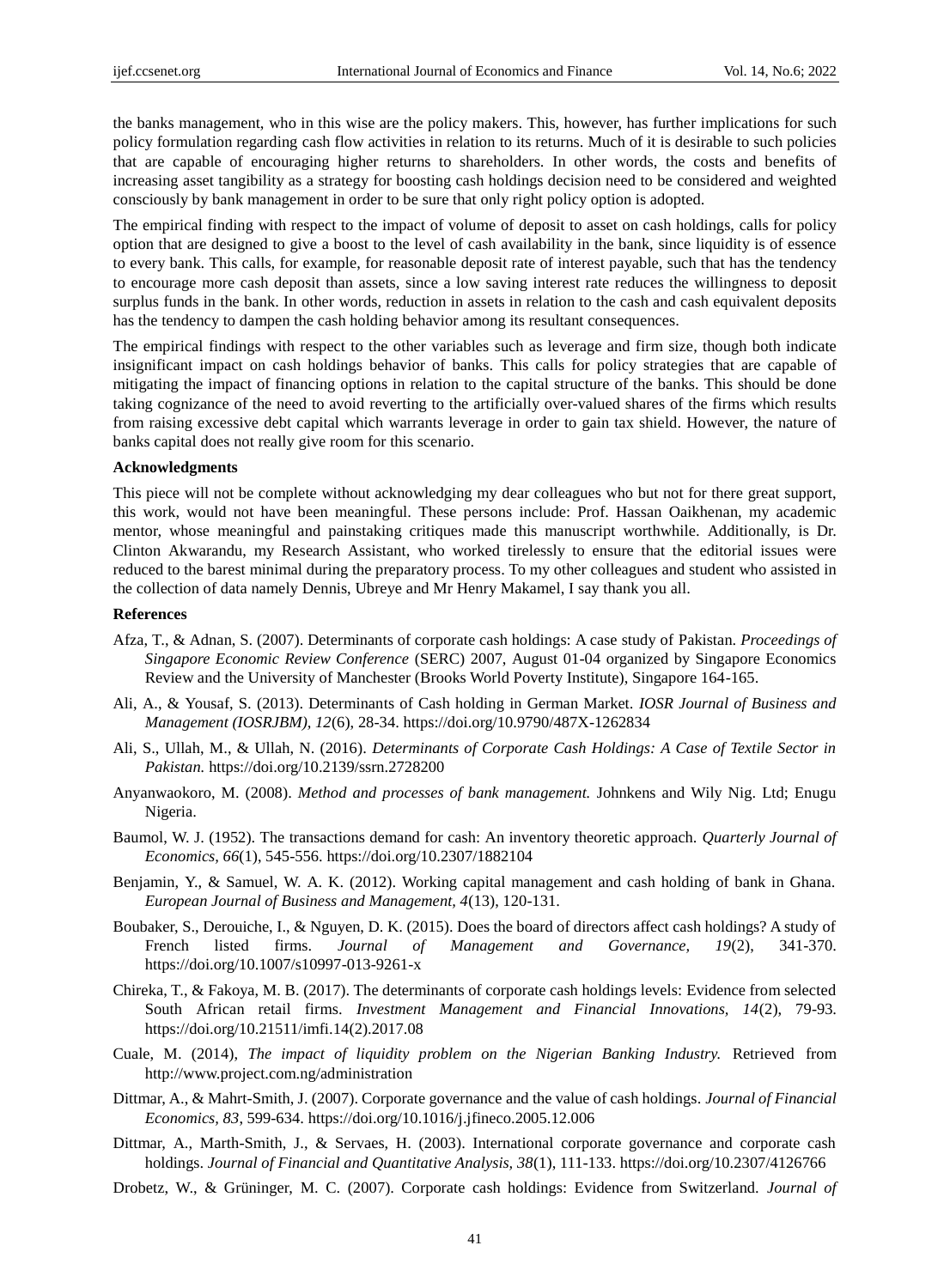*Financial Markets and Portfolio Management, 21*(3), 293-324. https://doi.org/10.1007/s11408-007-0052-8

- Ferreira, M. A., & Vilela, A. S. (2004). Why do firms hold cash? Evidence from EMU countries. *European Financial Management, 10*(2), 295-319. https://doi.org/10.1111/j.1354-7798.2004.00251.x
- Gill, A., & Shah, C. (2012). Determinants of corporate cash holdings: Evidence from Canada. *International Journal of Economics and Finance, 4*(1), 70-79. https://doi.org/10.5539/ijef.v4n1p70
- Guney, Y., Ozkan, A., & Ozkan, N. (2007). International evidence on the non-linear impact of leverage on corporate cash holdings*. Journal of Multinational Financial Management, 17*(1), 45-60. https://doi.org/10.1016/j.mulfin.2006.03.003
- Harford, J. (1999). Corporate cash reserves and acquisitions. *The Journal of Finance, 54*(6), 1969-1997. https://doi.org/10.1111/0022-1082.00179
- Jensen, M. C. (1986). Agency cost of free cash flow, corporate finance, and takeovers. Corporate Finance, and Takeovers*. American Economic Review, 76*(2), 323-329.
- Kariuki, S. N., Namusonge, G. S., & Orwa, G. O. (2015). Determinants of corporate cash holdings: evidence from private manufacturing firms in Kenya. *International Journal of Advanced Research in Management and Social Sciences, 4*(6), 15-33. https://doi.org/10.6007/IJARAFMS/v4-i3/1026
- Kim, C., Mauer, D., Sherman, A., (1998). The determinants of corporate liquidity: Theory and evidence. *Journal of Financial and Quantitative Analysis 33*(3), 335-359. https://doi.org/10.2307/2331099
- Kim, J., Kim, H., & Woods, D. (2011). Determinants of corporate cash holding levels: An empirical examination of the restaurant industry. *International Journal of Hospitality Management, 30*(3), 568-574. https://doi.org/10.1016/j.ijhm.2010.10.004
- Mikkelson, W. H., & Partch, M. M. (2003). Do persistent large cash reserves hinder performance? *Journal of Financial and Quantitative Analysis, 38*(02), 275-294. https://doi.org/10.2307/4126751
- Muhammad, F. R. (2015). *Determinants of Corporate Cash Holdings and its Implications: Evidence from Pakistan's Corporate Sector*. Unpublished Dissertation, University of Islamabad Pakistan.
- Muhammad, M. T., Norhani, A., & Rokiah I. (2015). Determinants of Cash Holdings of Small and Medium-Sized Entities in Nigeria*. Journal of Accounting and Finance in Emerging Economies, 1*(1), 31-40. https://doi.org/10.26710/jafee.v1i1.62
- Myers, S. C. (1977). Determinants of corporate borrowing. *Journal of Financial Economics, 5*(2), 147-175. https://doi.org/10.1016/0304-405X(77)90015-0
- Myers, S. C., & Majluf, N. S. (1984). Corporate financing and investment decisions when firms have information that investors do not have. *Journal of Financial Economics, 13*(2), 187-221. https://doi.org/10.1016/0304-405X(84)90023-0
- Nizaeva, N., & Bayyurt, N. (2016). Determinants of Corporate Cash Holdings: The Case of an Emerging Market. *Journal of International Scientific Publications, 10*(1), 191-201.
- Obringer Lee Ann. (1998-2015). *How banks works.* Retrieved from http://www.lancastersschools.org
- Ogundipe, L. O., Ogundipe, S. E., & Ajao, S. K. (2012). Cash holding and firm characteristics: Evidence from Nigerian emerging market. *Journal of Business Economics and Finance, 1*(2), 45-58.
- Opler, T., Pinkowitz, L., Stulz, R., & Williamson, R. (1999). The determinants and implications of corporate cash holdings. *Journal of Financial Economics, 52*(1), 3-46. https://doi.org/10.1016/S0304-405X(99)00003-3
- Opler, T., Pinkowitz, L., Stulz, R., & Williamson, R. (2001). Corporate cash holdings. *Journal of Applied Corporate Finance, 14*(1), 55-67. https://doi.org/10.1111/j.1745-6622.2001.tb00320.x
- Orji, I. (2014). *Ways to empower the poor masses in our society financially*. Unpublished Thesis, NOUN University, Abagana study center.
- Ozkan, A., & Ozkan, N. (2004). Corporate cash holdings: An empirical investigation of UK companies. *Journal of Banking and Finance, 28*(9), 2103-2134. https://doi.org/10.1016/j.jbankfin.2003.08.003
- Saddour, K. (2006). The determinants and the value of cash holdings: Evidence from French firms. *CEREG,* 1-33. Retrieved from http://www.cereg.dauphine.fr/cahiers\_rech/cereg20060
- Shah, A. (2012). The Corporate Cash Holdings: Determinants and Implications. *African Journal of Business Management, 5*(34), 12939-12950. https://doi.org/10.5897/AJBM11.2635